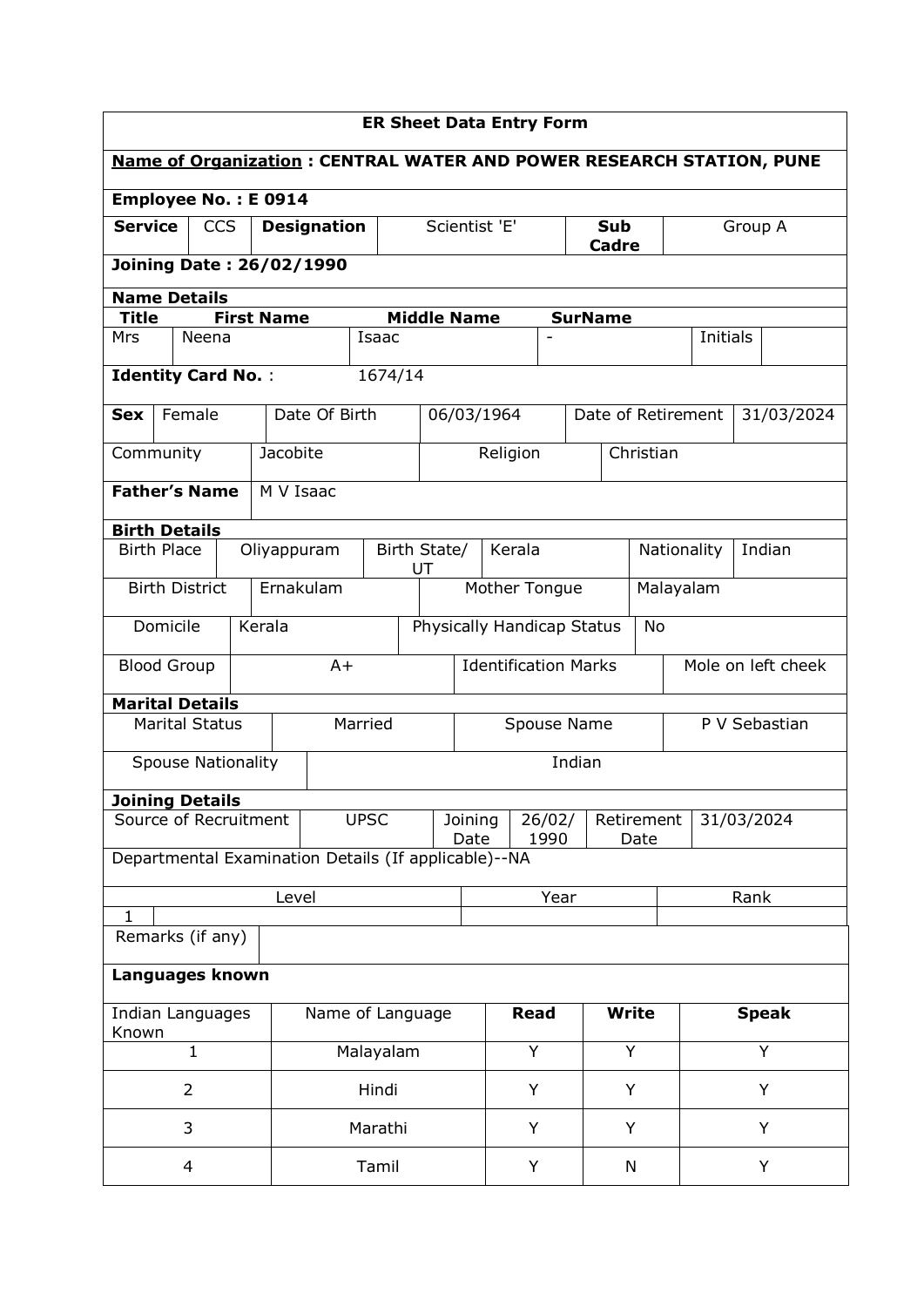| Foreign Languages<br>≾nown∶<br> | English |  |  |
|---------------------------------|---------|--|--|

## Details of deputation (if applicable) NA

| Name of the Office | Post held at that<br>time in parent office | Name of post<br>(selected for<br>deputation | Period of deputation |      |  |  |
|--------------------|--------------------------------------------|---------------------------------------------|----------------------|------|--|--|
|                    |                                            |                                             | Since                | From |  |  |
|                    |                                            |                                             |                      |      |  |  |

## Details of Foreign Visit

| SI.<br>No.     | Place of Visit | Date of<br>visit               | Post held at<br>that time | Whether it<br>is a<br>personal<br>or official<br>visit | Details of visit                             |
|----------------|----------------|--------------------------------|---------------------------|--------------------------------------------------------|----------------------------------------------|
|                | <b>Bhutan</b>  | 30/06/2010<br>to<br>05/07/2010 | <b>SRO</b>                | Official                                               | Site inspection of<br>Puntasangchhu I<br>HEP |
| $\overline{2}$ | <b>Bhutan</b>  | 26/06/2014<br>to<br>03/07/2014 | <b>CRO</b>                | Official                                               | Site inspection of<br>MangdechhU HEP         |

Transfer/Posting Detail (if applicable) NA

| Place | Period of posting |      |  |  |  |  |  |
|-------|-------------------|------|--|--|--|--|--|
|       | Since             | From |  |  |  |  |  |
|       |                   |      |  |  |  |  |  |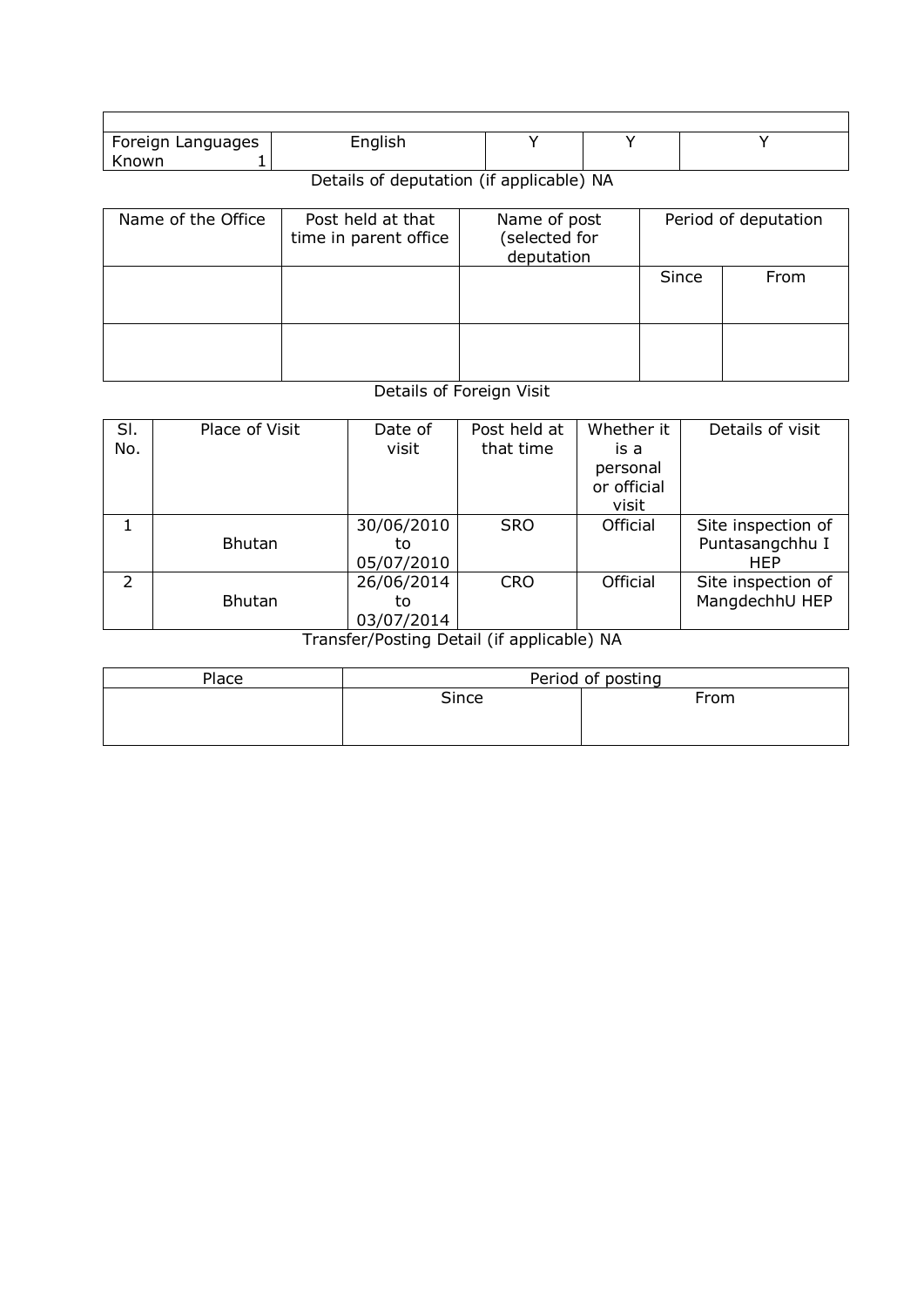|                                                                                               | Qualification (Use extra photocopy sheets for multi qualifications, experience, training, awards details) |  |            |                           |                      |                  |                             |                                  |                         |                  |  |
|-----------------------------------------------------------------------------------------------|-----------------------------------------------------------------------------------------------------------|--|------------|---------------------------|----------------------|------------------|-----------------------------|----------------------------------|-------------------------|------------------|--|
| Qualification                                                                                 |                                                                                                           |  | Discipline |                           |                      | Specialization 1 |                             |                                  |                         |                  |  |
| M.Tech                                                                                        |                                                                                                           |  |            | Civil engineering         |                      |                  |                             | Transportation and Traffic       |                         |                  |  |
|                                                                                               |                                                                                                           |  |            |                           |                      |                  |                             | Engineering                      |                         |                  |  |
| Year                                                                                          |                                                                                                           |  |            | CGPA/ % Marks<br>Division |                      |                  |                             |                                  |                         | Specialization 2 |  |
| 1988                                                                                          |                                                                                                           |  |            | 1st class with            |                      |                  | 77.6%                       |                                  |                         |                  |  |
|                                                                                               |                                                                                                           |  |            | distinction               |                      |                  |                             |                                  |                         |                  |  |
| Institution                                                                                   |                                                                                                           |  |            | University                |                      |                  | Place                       |                                  |                         | Country          |  |
| Govt Engineering collage                                                                      |                                                                                                           |  |            |                           | University of Kerala |                  | Trivandrum                  |                                  |                         | India            |  |
| Trivandrum                                                                                    |                                                                                                           |  |            |                           |                      |                  |                             |                                  |                         |                  |  |
|                                                                                               | Experience                                                                                                |  |            |                           |                      |                  |                             |                                  |                         |                  |  |
|                                                                                               | Type of Posting                                                                                           |  |            |                           |                      |                  |                             | Level                            |                         |                  |  |
| <b>Central Civil Services</b>                                                                 |                                                                                                           |  |            |                           |                      |                  |                             | Group A                          |                         |                  |  |
|                                                                                               | Designation                                                                                               |  |            |                           |                      |                  |                             | <b>Present Position</b>          |                         |                  |  |
|                                                                                               | Scientist 'D'                                                                                             |  |            |                           |                      |                  | Regular as Research Officer |                                  |                         |                  |  |
|                                                                                               | Ministry                                                                                                  |  |            |                           |                      |                  |                             | Department                       |                         |                  |  |
| Water Resources, River                                                                        |                                                                                                           |  |            |                           |                      |                  |                             | <b>CWPRS</b>                     |                         |                  |  |
| Development and Ganga                                                                         |                                                                                                           |  |            |                           |                      |                  |                             |                                  |                         |                  |  |
|                                                                                               | Rejuvenation                                                                                              |  |            |                           |                      |                  |                             |                                  |                         |                  |  |
|                                                                                               | Office                                                                                                    |  |            | Place                     |                      |                  |                             |                                  |                         |                  |  |
|                                                                                               | <b>CWPRS</b>                                                                                              |  |            | Pune                      |                      |                  |                             |                                  |                         |                  |  |
| <b>Experience Subject</b>                                                                     |                                                                                                           |  |            | Period of Posting         |                      |                  |                             |                                  |                         |                  |  |
| Major                                                                                         |                                                                                                           |  |            | Minor                     |                      |                  |                             |                                  | From                    | To               |  |
| <b>Water Resources</b>                                                                        |                                                                                                           |  |            | Hydraulic & Mathematical  |                      |                  |                             |                                  | 26/02/1990              | Till date        |  |
| Flood control                                                                                 |                                                                                                           |  |            | Modeling of Rivers and    |                      |                  |                             |                                  |                         |                  |  |
| Irrigation                                                                                    |                                                                                                           |  |            | reservoirs                |                      |                  |                             |                                  |                         |                  |  |
|                                                                                               |                                                                                                           |  |            |                           |                      |                  |                             |                                  |                         |                  |  |
| Note:-Refer the Annexure to fill above Major, Minor Subjects and below given training subject |                                                                                                           |  |            |                           |                      |                  |                             |                                  |                         |                  |  |
| (minimum 1 week & above)                                                                      |                                                                                                           |  |            |                           |                      |                  |                             |                                  |                         |                  |  |
| <b>Training Nil</b>                                                                           |                                                                                                           |  |            |                           |                      |                  |                             |                                  |                         |                  |  |
| <b>Training Year</b>                                                                          |                                                                                                           |  |            | <b>Training Name</b>      |                      |                  |                             |                                  | <b>Training Subject</b> |                  |  |
|                                                                                               |                                                                                                           |  |            |                           |                      |                  |                             |                                  |                         |                  |  |
| Level                                                                                         | Institute Name, Place                                                                                     |  |            |                           | Field Visit Country  |                  |                             | Field Visit Place (within India) |                         |                  |  |
|                                                                                               |                                                                                                           |  |            |                           |                      |                  |                             |                                  |                         |                  |  |
|                                                                                               |                                                                                                           |  |            |                           |                      |                  |                             |                                  |                         |                  |  |
| <b>Sponsoring Authority</b>                                                                   |                                                                                                           |  |            | Period of Training        |                      |                  |                             | Duration                         |                         | Result           |  |
|                                                                                               |                                                                                                           |  | From       |                           | To                   |                  |                             | in Weeks)                        |                         | Qualified        |  |
|                                                                                               |                                                                                                           |  |            |                           |                      |                  |                             |                                  |                         | Not Qualified    |  |
| <b>Awards/Publications</b>                                                                    |                                                                                                           |  |            |                           |                      |                  |                             |                                  |                         |                  |  |

## **List of Publications**

- 1. Neena Isaac, Eldho T.I., S.B. Tayade (2014), "Sediment Management in Reservoir of Hydroelectric Power Projects –Numerical Simulation Studies for Punatsangchhu – I, Bhutan", International Journal of Engineering Research, Special Issue 3, HYDRO 2014 International proceedings, pp. 107 – 111
- 2. K. Tiwari, S. M. Yadav, Neena Isaac, P. D. Porey (2014), "Comparison of Sediment Deposition/ erosion in lower Siang Reservoir using selected transport functions in HECRAS HYDRO 2014, pp. 676 - 687
- 3. Neena Isaac, T. I. Eldho & I. D. Gupta (2014) Numerical and physical model studies for hydraulic flushing of sediment from Chamera-II reservoir, Himachal Pradesh, India, ISH Journal of Hydraulic Engineering, 20:1, 14-23, DOI: 10.1080/09715010.2013.821788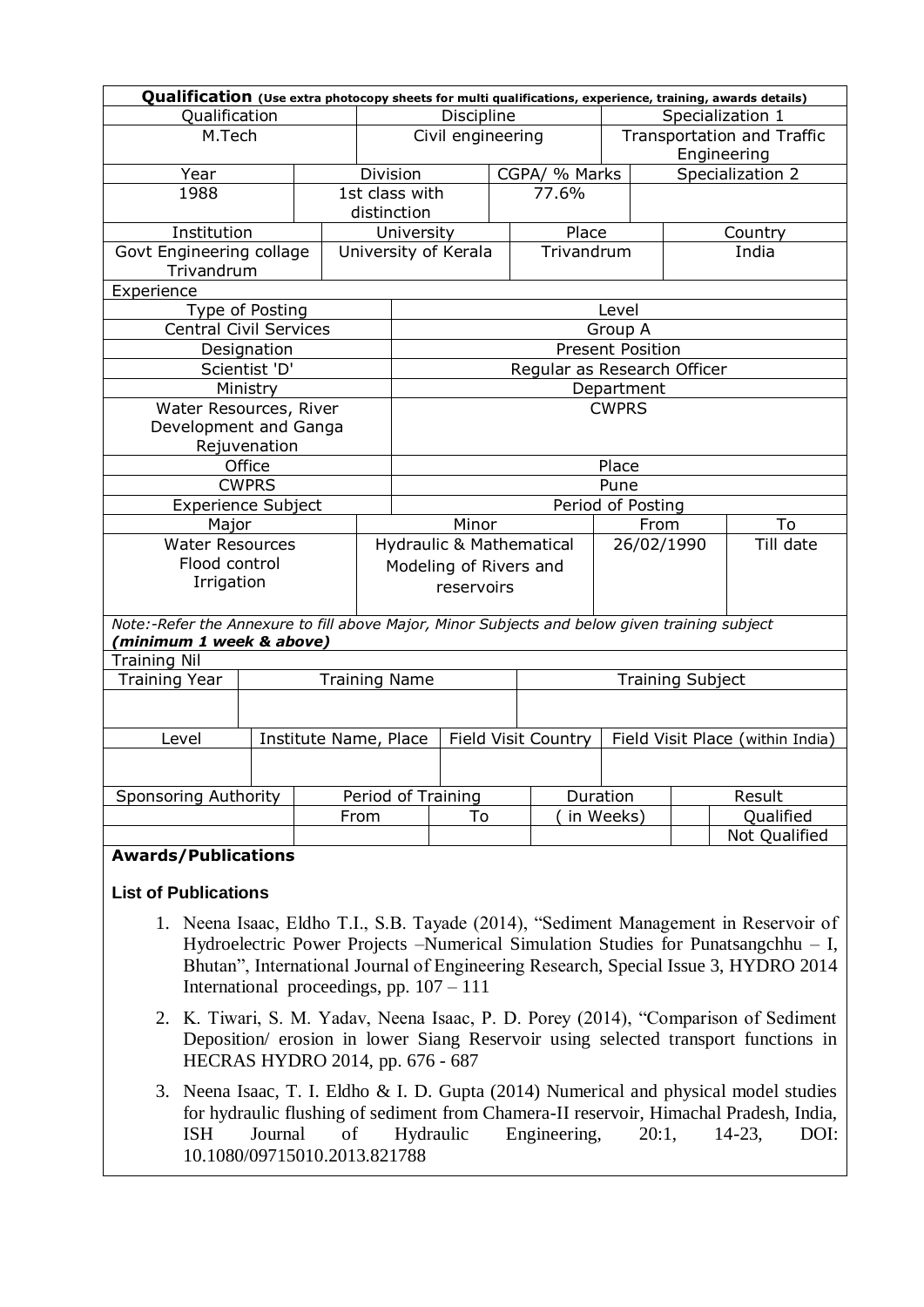- 4. Kaoustubh Tiwari , Dr.S.MYadav , Dr P.D Porey , Mrs. Neena Isaac (2014) simulation of one-dimensional modeling of sedimentation processes on Lower Siang H.E. project, Arunachal Pradesh, India, Proceeding of National Conference on: "Trends and Challenges of Civil Engineering in Today's Transforming World" 29th March, 2014, Civil Engineering Department, S.N.P.I.T. & R.C., Umrakh, dist.: Surat, Gujarat, India
- 5. Kaoustubh Tiwari, Dr.S.M Yadav, Dr P.D Porey, Mrs. Neena Isaac (2014), Numerical Studies for Assessing the Sediment Bed Profile formed in the proposed Lower Siang Reservoir. Proceeding of National Conference on Sustainable Water Resources Management 2014, SWaRM'14, February 21st-22nd 2014, MVGR College of Engineering and AICTE, Department of Civil Engineering, Vizianagaram, Andhra Pradesh
- 6. Bhave V.G., Neena Isaac (Smt.) and Deolalikar P.B., "Assessment of Sedimentation Pattern and Frequency of Flushing for a Small Reservoir – A Case Study",  $3<sup>rd</sup>$ International Conference on 'Silting Problems in Hydropower Projects', New Delhi, 27-28 February 2008
- 7. Neena Isaac (Smt.) Bhave V.G., and Deolalikar P.B. "Reservoir Sedimentation Studies for Lata Tapovan Hydro Electric Project" Presented at International Conference on Hydrology and Watershed Management", Hyderabad, 05-08 December 2006.
- 8. Bhave V.G., Neena Isaac (Smt.) and Shitole M.S., "Sedimentation Studies for Loharinag Pala Project", Conference on 'Development of Hydro Power Projects – A Prospective Challenge', Shimla, 20-22 April 2005.
- 9. Neena Isaac (Smt.), Mehendale P.B., and Shitole M.S., "River Training in Alluvial Flood Plains", National Conference on Hydraulics and Water Resources – HYDRO 2003, Pune, 26-27 December, 2003.
- 10. Kunjeer P.S., and Neena Isaac (Smt.), "Application of Remote Sensing to Assess Reservoir Sedimentation", National Conference on Hydraulics and Water Resources – HYDRO 2003, Pune, 26-27 December, 2003.
- 11. Shitole M.S. and Neena Isaac (Smt.) "Model Studies for Hydraulic Design of Naraj Barrage", National Conference on Hydraulics and Water Resources – HYDRO 2002, Mumbai, 16-17 December, 2002.
- 12. Neena Isaac (Smt.) " Mathematical Modelling Approach to Sedimentation Problems", National Workshop on Sediment Disposal Techniques, Pune, 19-20 November 2002.
- 13. Mehendale P.B., Neena Isaac (Smt.) and Kunjeer P.S, "Use Of River Channelisation in Urban Development" National Conference on Hydraulics and Water Resources HYDRO 2001, Pune, 6-7 December 2001
- 14. Bhave V.G., Neena Isaac (Smt.) and Shitole M.S., "Sedimentation Profile for a Reservoir Across Himalayan River", International Seminar on 'Reservoir Sedimentation', Ooty, Tamil Nadu, 06-08 June 2001.
- 15. Shitole M.S., Neena Isaac (Smt.) and Mehendale P.B., "Long Throated Flume and Standing Wave Flume –Design and Comparison", .
- 16. Garde R.J. and Neena Isaac (Smt.), "Comparative study of Equations for the Height of Bed Undulations in Alluvial Streams",  $6<sup>th</sup>$  International Symposium on 'River Sedimentation', New Delhi, November 1995.
- 17. Garde R.J. and Neena Isaac (Smt.), "Wavelength of Bed Undulations in Unidirectional